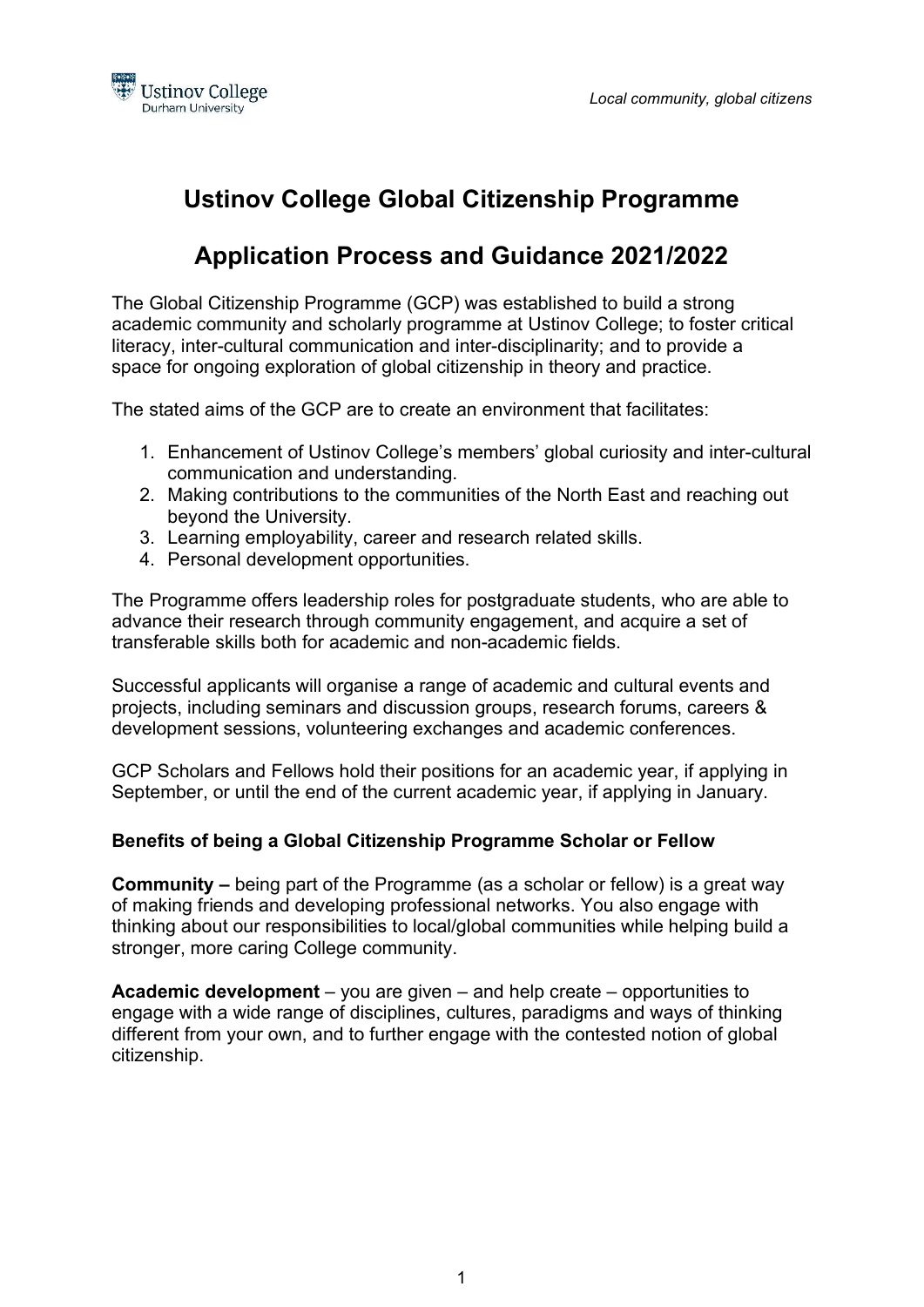

Local community, global citizens

Skills development – being a scholar offers significant benefits in terms of skills development and can strengthen your CV in areas which may enhance your postgraduate career in both academic or non‐academic fields.

GCP Award – the positions are awarded as College awards.

GCP Scholars receive a partial accommodation award. For September start dates, the award is equivalent to a third of the accommodation charge for a single ensuite room in College up to a maximum of £2421. For January start dates, the award is calculated pro rata to reflect the shorter time engaged in programme organisation.

GCP Fellows receive an award of £1000 to coordinate activities under a particular theme.

The Ustinov GCP Awards Committee may at its discretion appoint only a portion of the awards in September/January and reopen the process later in the year to invite further applications from volunteers and new students.

### Opportunities for Volunteers

In addition to scholarship and fellowship opportunities, students are welcome to be part of the Programme as a volunteer. Volunteers do not need to complete the application process, but can instead submit an expression of interest to ustinov.gcp@durham.ac.uk.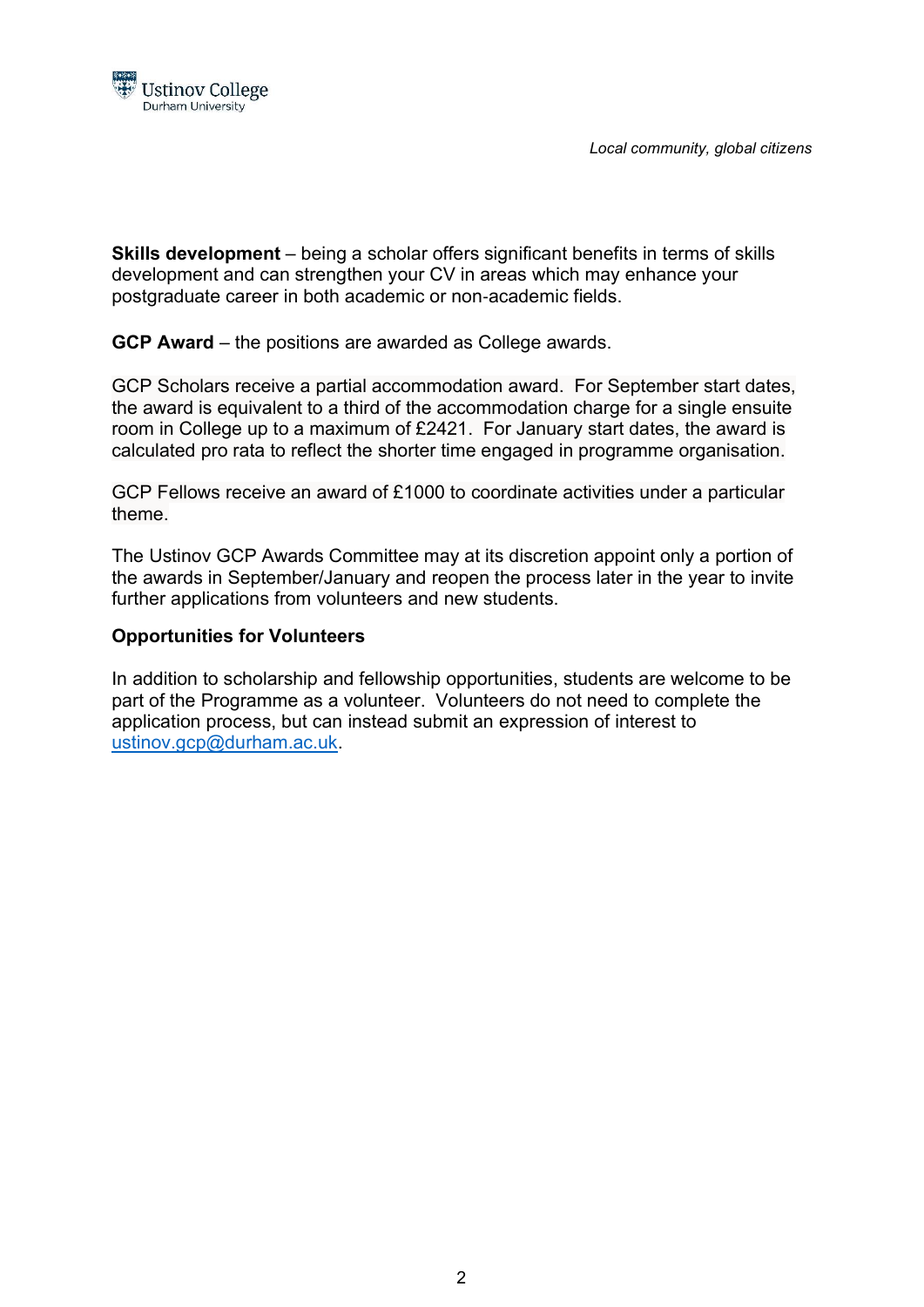

# Application Process, Eligibility, and Criteria

#### Eligibility criteria

To take up a scholarship or fellowship, you must have been accepted to a full-time programme of postgraduate study at Durham University and be a member of Ustinov College.

Positions and awards are open each academic year to Ustinov College members, from any subject or discipline, including taught and research students.

Students in receipt of a full studentship, such as a Research Council studentship or Durham Doctoral Fellowship, or substantial funding from another source to the approximate value of a full studentship can be considered, but preference may be given to students who are without full funding.

Existing award holders are welcome to re-apply for a position / award for the next academic year.

To be eligible for a GCP scholarship, you should have applied for accommodation for the 2021/2022 academic year at Ustinov College by the time you submit your GCP application.

Applicants to GCP Fellowships may live in College or private accommodation.

#### Application criteria

Your application will be judged on three criteria:

- 1. Ethos & Experience: How you will contribute to the development of Ustinov College as a postgraduate centre of excellence and to the delivery of the ethos of global citizenship, inter-disciplinarity, and intercultural learning. The committee will be interested in knowing how your skills, experience, and interests equip you to lead the development of the Global Citizenship Programme and specific projects within it;
- 2. Team Skills: Your ability to work as part of a team with the other scholars, volunteers and other members of the College, with developed interpersonal skills, taking the initiative, a willingness to work hard, multi-task and be available throughout the year, and see projects through to a successful conclusion. This experience may have been gained at work, in a voluntary organisation, in a student society or similar;
- 3. Academic Merit: this will be judged on your past academic performance and the statement from your referee; as well as any suggestions for academic projects or explorations of the concept of global citizenship.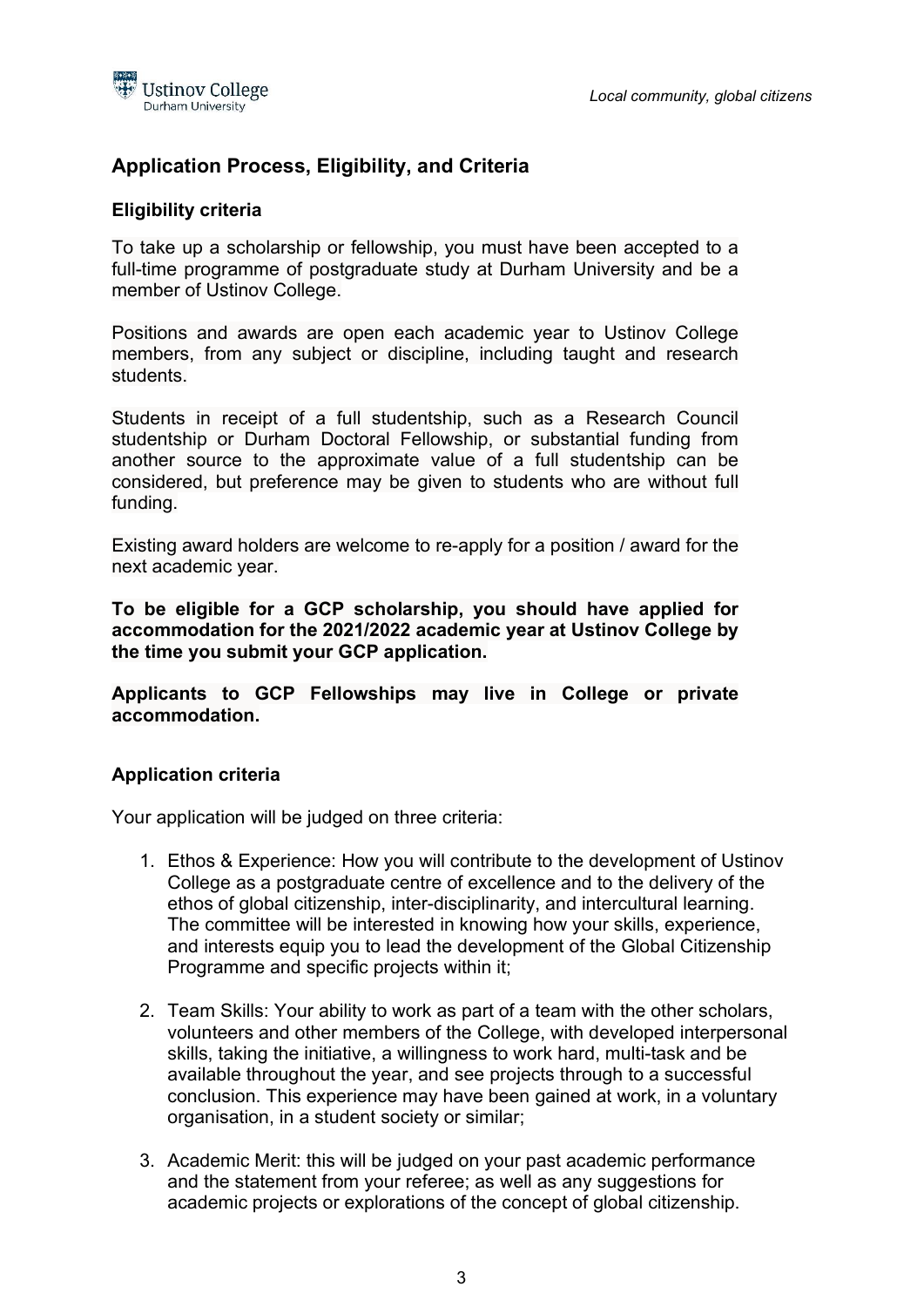Applicants are not expected to meet all the criteria fully, and should indicate their areas of strength. Please bear in mind that the ability to generate ideas is only a small part of the requirements, and the administrative, professional and interpersonal skills involved in being able to coordinate and fulfil project responsibilities are essential.

Experience can have been gained in similar student activities, through voluntary work or in the workplace.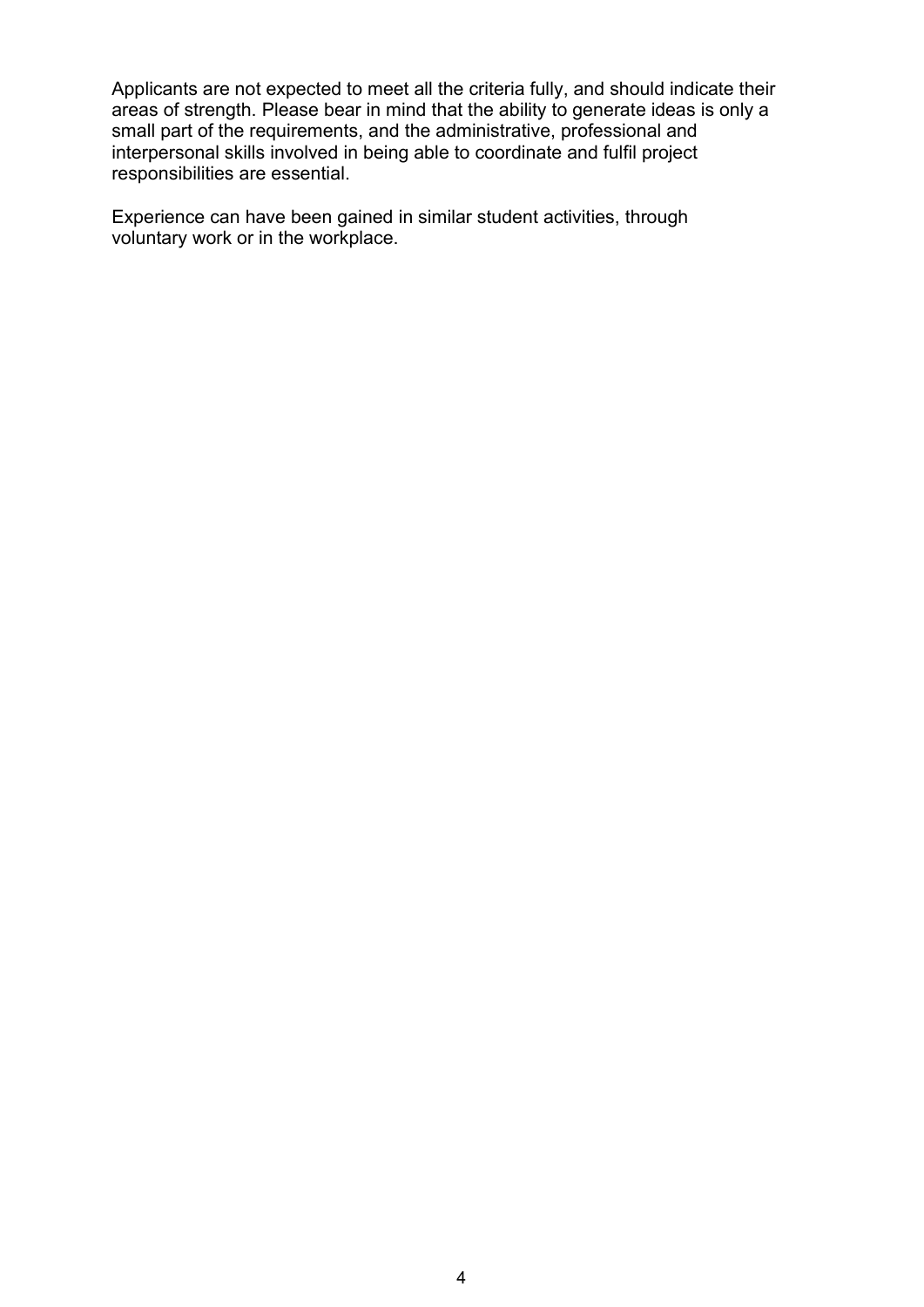

## Application Process

The application consists of the following:

- Application form (online)
- CV
- Academic/professional reference(s)
- Statement of achievements to date (current award recipients only)

Your application should clearly detail how your practical skills, experience, and interests equip you to contribute to the development of the Global Citizenship Programme and specific projects within it.

The GCP incorporates three main streams which encompass a wide range of activities;

- Intellectual Curiosity
- Careers, Employability & Personal Development
- Participation & Leadership

You may specify which area(s) you would be interested in contributing to within your application.

Fill in the online form, and email your CV to our College Development Administrator, Helen Luke, at ustinov.college@durham.ac.uk.

Please provide your academic referee with details of your application and a copy of this guidance document. Referees should be able to write about your university or work (voluntary or paid) experience, and, if applicable, professional skills. The reference should be written on official letter headed paper. Ask your referee(s) to send the reference directly to the College Development Administrator, Helen Luke at ustinov.college@durham.ac.uk and to contact her if they have any questions.

Current recipients of a College award should also provide a separate statement of what they have achieved in the current year, and an outline of plans for how to continue their contribution in the 2020/2021 academic year.

## Deadline for returning completed applications is 14 August 2020.

An interview may be required; if you are not based in the UK, this may be arranged by telephone/Skype.

### Decisions will be communicated by 31 August 2020.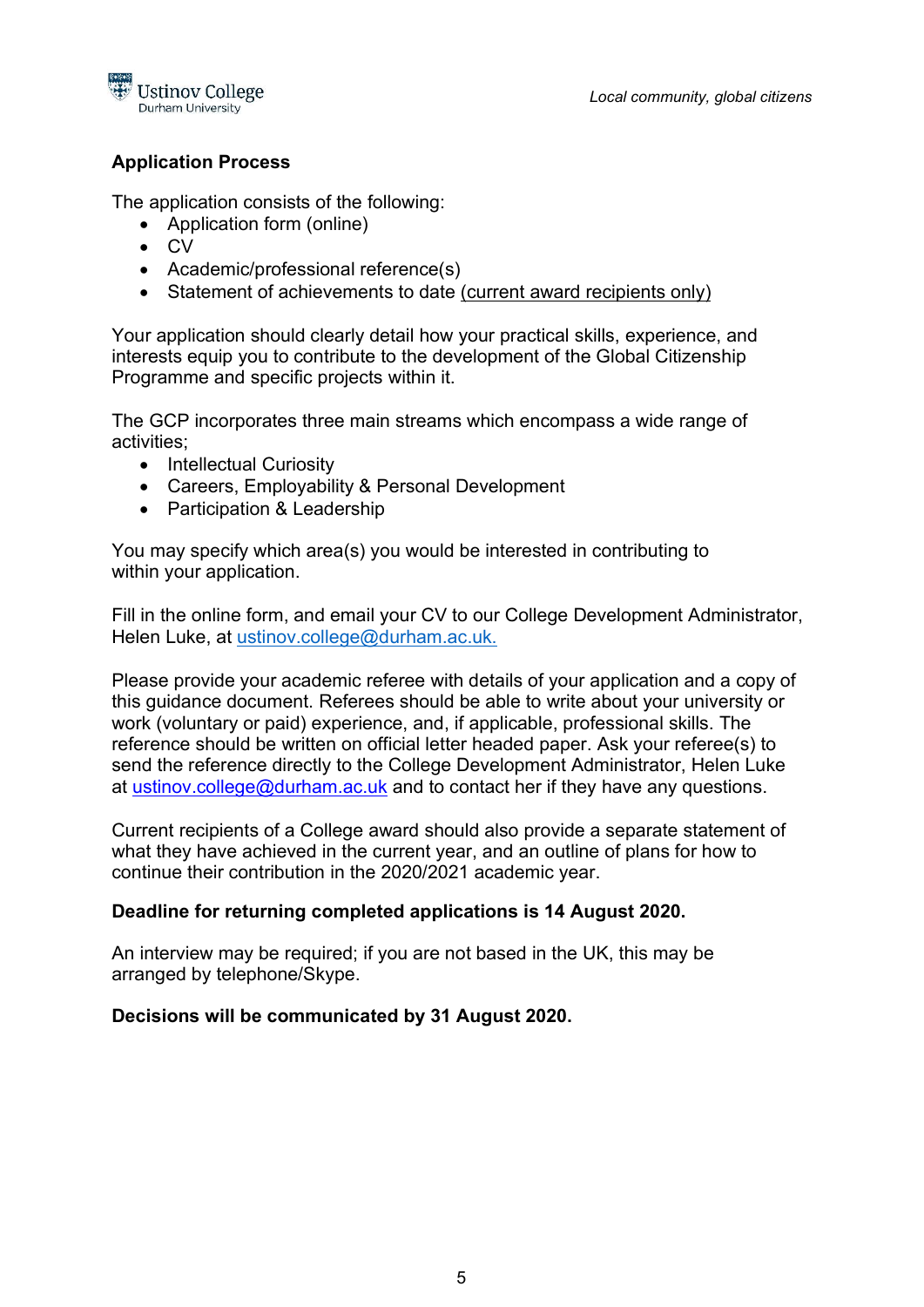

### While each team member will have a practical role, all GCP scholars are expected to contribute significantly to the ongoing academic exploration of global citizenship in theory and practice.

See more information about these teams and the skills required, further below. You can also visit our webpage and Facebook page:

https://community.dur.ac.uk/ustinov.gcp/ https://www.facebook.com/ustinovgcp

# Responsibilities of GCP scholars

The responsibilities of GCP scholars will vary according to the specific stream they are involved in, but are likely to include:

- Exploring the concept of global citizenship from a range of perspectives
- Organising and attending regular team meetings
- Generating topic ideas for seminars
- Liaising with internal and external individuals and organisations as necessary
- Managing project budgets and applying for funding
- All aspects of conference and event management
- Liaising with College staff in planning and running events
- Leading on a pre-agreed number of events or projects
- Filming/photographing College events
- Helping to set up media and audio equipment
- Helping to set up and tidy up after events
- Developing the College's communications and social media profile
- Creating posters and publicity campaigns
- Encouraging and facilitating the involvement of all Ustinov students in organising and developing College activities
- Networking with and encouraging involvement of the wider student body and University community
- Updating standard operating procedures for specific College projects
- Writing post-event articles

The Programme also seeks desirable practical skills, which include:

- Photoshop and design skills
- An understanding of social media Facebook, Twitter, and Instagram
- Photography experience
- Presentation skills
- Chairing seminars
- Filming and video editing skills
- Writing and editing skills
- Event and seminar organisation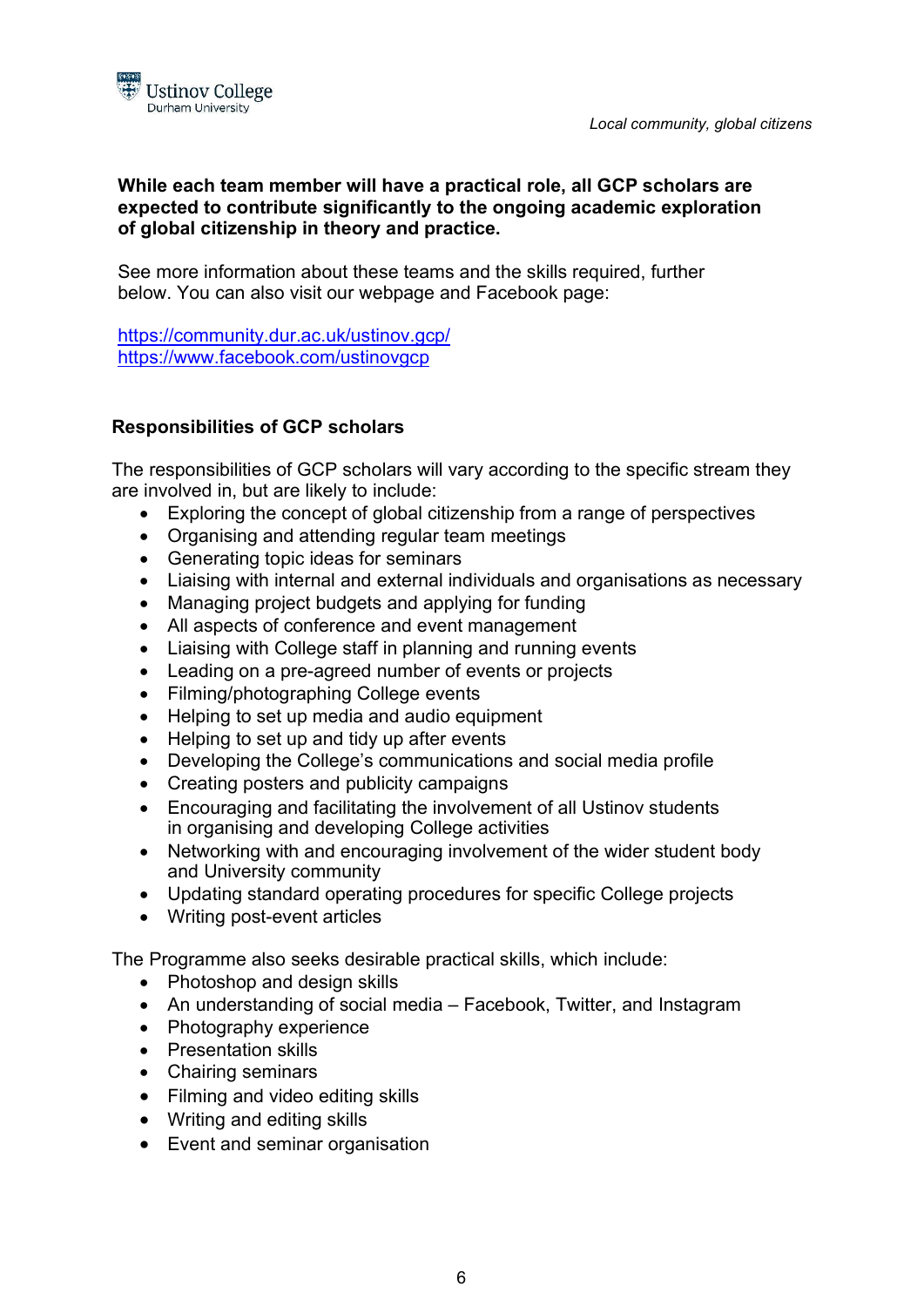

# GCP Scholarships: Terms and Conditions

- 1. The awards are only available to full‐time students who have applied for membership of Ustinov College or are current members of Ustinov College.
- 2. There are several awards available each academic year, tenable for one academic year.
- 3. GCP Scholarship awards are not given in cash, but used to offset the cost of College residence charge for a maximum of one year, up to the value maximum of £2394.
- 4. If, for any reason, the residence charge is less than the maximum value of an award, the award will be for the actual cost of the room occupied.
- 5. If the holder of the award is resident in couple or family accommodation which exceeds the maximum value of £2394, the holder will be required to pay any remaining residence charge.
- 6. If a student receives an award in January, the value of the award is calculated pro rata to reflect the shorter period engaged with the Programme.
- 7. The awards are intended to provide some additional financial support for applicants who have partial, but not full funding from other sources. The College will require evidence that applicants have sufficient funding to cover tuition fees and living expenses.
- 8. The College may give preference to applicants who have already obtained funding for tuition fees.
- 9. If the holder of an award subsequently receives a Research Council studentship, Durham Doctoral Fellowship or similar, or substantial funding from another source (to the approximate equivalent of a full accommodation award), they will no longer be eligible for a full College award. Applicants must inform the College if they are awarded such funding.
- 10. Awards are open to all eligible applicants, regardless of field of study, nationality or fee status.
- 11. Award holders must be available to live in College, and fulfil their GCP responsibilities for the academic year, or the remainder of the academic year if joining after the July/August application round.
- 12. If the holder of an award changes their registration to part‐time study, withdraws from their course or suspends full-time study, the award will cease. It is the responsibility of the award holder to inform the College Office of any changes to their registration.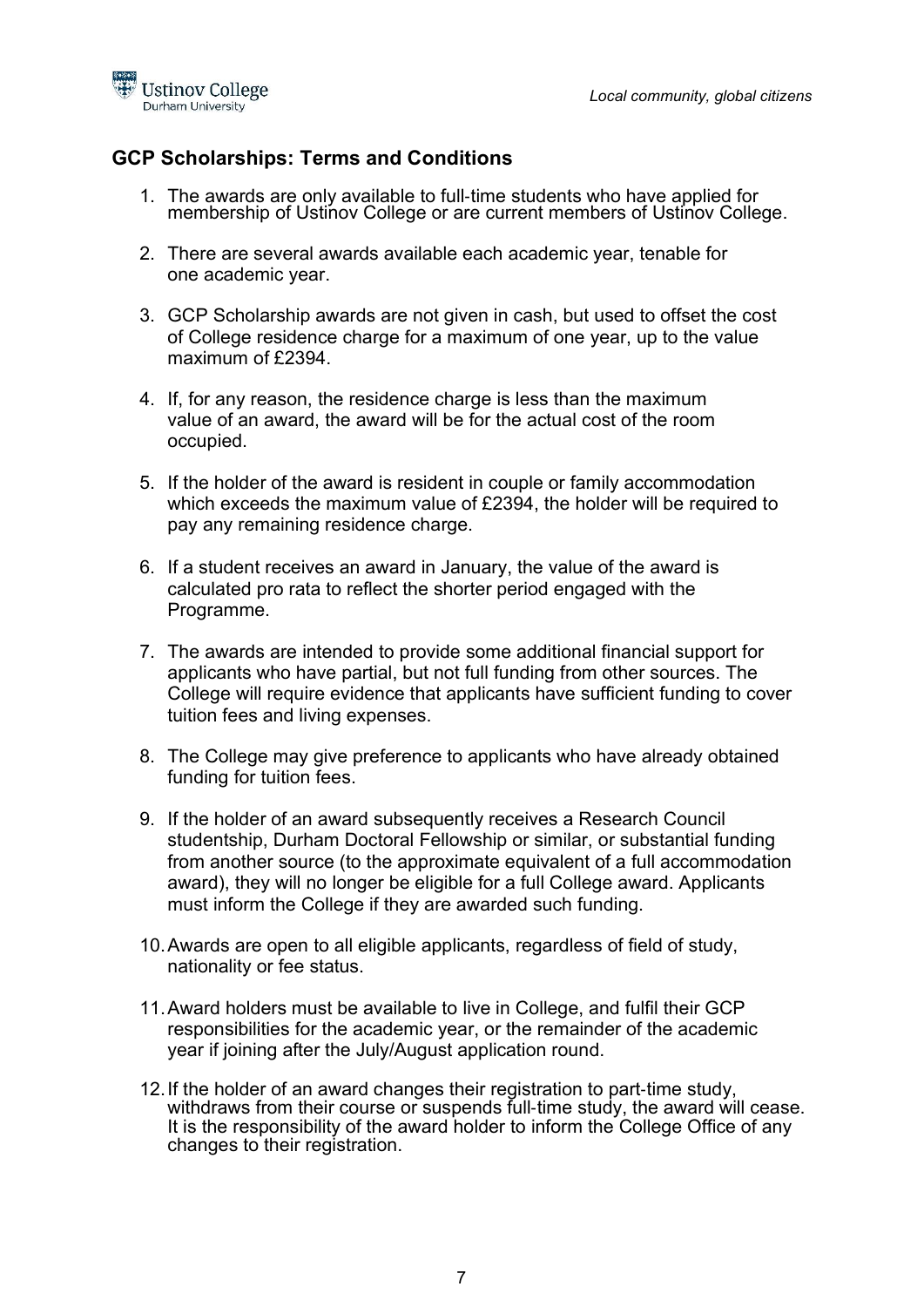- 13. If the award holder is absent from his/her course due to illness or exceptional compassionate reasons, the award holder should inform the Assistant Principal. The GCP Committee will make a decision about whether to continue or suspend the award, based on individual circumstances.
- 14. Award holders must submit satisfactory termly reports to the College relating to their contribution to the College projects.
- 15. Failure to fulfil the responsibilities of the role as agreed may lead to the role and therefore the accommodation award being suspended or discontinued.
- 16. Award holders are required to submit an annual report from their academic supervisor/course director confirming that they are making satisfactory progress. Failure to demonstrate satisfactory academic progress may lead to the award role and therefore the award being suspended or discontinued.
- 15. The accommodation payment will be allocated on a termly basis.
- 16. The Ustinov GCP committee may use its discretion to make more awards of smaller amounts, depending on the number and quality of applications.
- 17. The Ustinov GCP committee may use its discretion to appoint only a portion of the awards in the July/August round, and re-open the application process later in the year to invite applications from GCP volunteers and new students.
- 18. Ustinov College reserves the right to make changes to these terms and conditions and the GCP structure at any time.

### GCP Fellowships: Terms and Conditions

- 1. The awards are only available to full‐time students who have applied for membership of Ustinov College or are current members of Ustinov College.
- 2. There are several awards available each academic year, tenable for one academic year.
- 3. GCP Fellowship awards are for a maximum of one year, up to the value maximum of £750.
- 4. If a student receives an award in January, the value of the award is calculated pro rata to reflect the shorter period engaged with the Programme.
- 5. The awards are intended to provide some additional financial support for applicants who have partial, but not full funding from other sources. The College will require evidence that applicants have sufficient funding to cover tuition fees and living expenses.